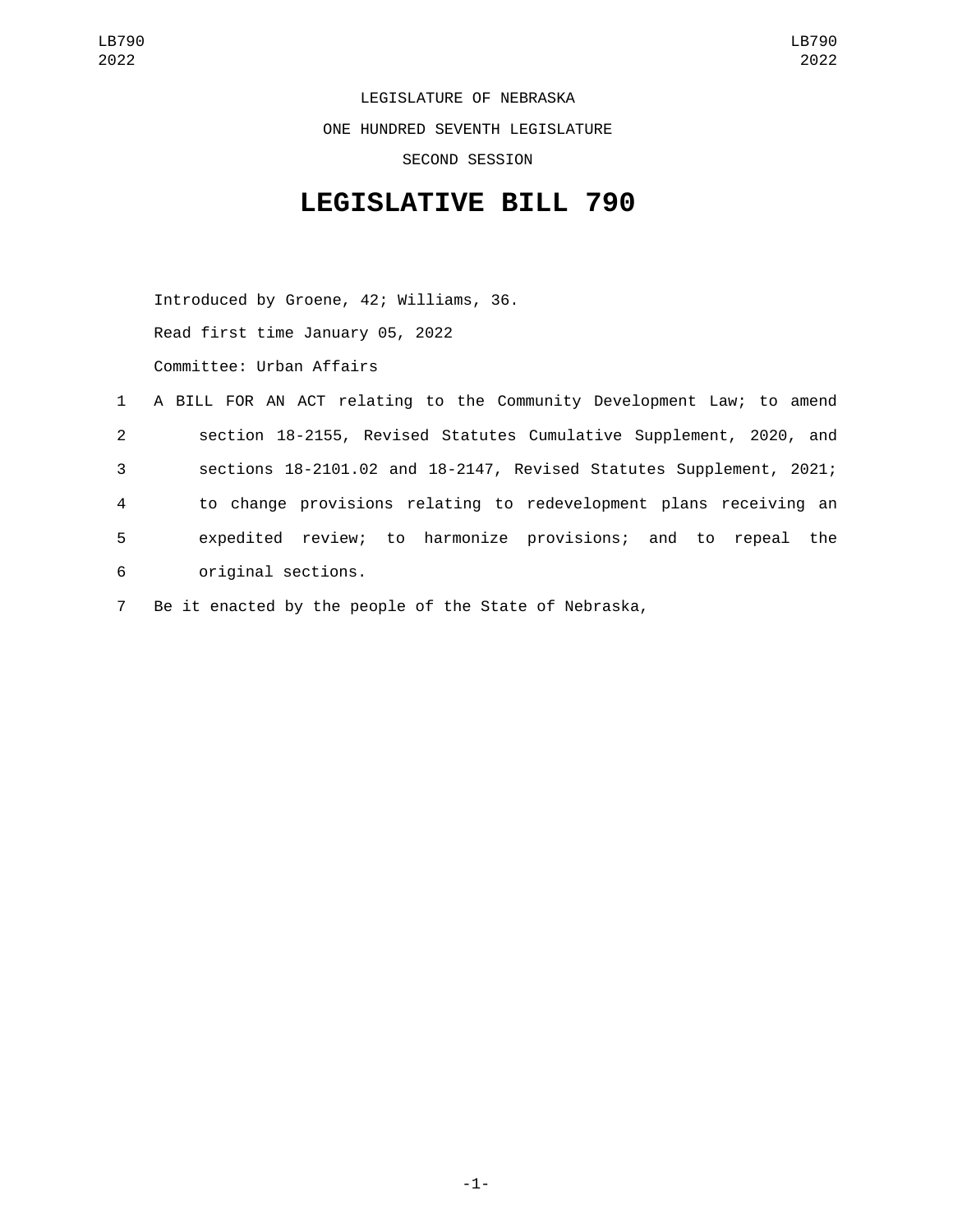LB790 

 Section 1. Section 18-2101.02, Revised Statutes Supplement, 2021, is 2 amended to read:

 18-2101.02 (1) For any city that (a) intends to carry out a redevelopment project which will involve the construction of workforce housing in an extremely blighted area as authorized under subdivision (28)(g) of section 18-2103, (b) intends to prepare a redevelopment plan that will divide ad valorem taxes for a period of more than fifteen years 8 but not more than twenty years as provided in subdivision (3)(a)  $\{3\}$ (b) of section 18-2147, (c) intends to declare an area as an extremely blighted area for purposes of funding decisions under subdivision (1)(b) of section 58-708, or (d) intends to declare an area as an extremely blighted area in order for individuals purchasing residences in such area to qualify for the income tax credit authorized in subsection (7) of section 77-2715.07, the governing body of such city shall first declare, by resolution adopted after the public hearings required under this section, such area to be an extremely blighted area.

 (2) Prior to making such declaration, the governing body of the city shall conduct or cause to be conducted a study or an analysis on whether the area is extremely blighted and shall submit the question of whether such area is extremely blighted to the planning commission or board of the city for its review and recommendation. The planning commission or board shall hold a public hearing on the question after giving notice of the hearing as provided in section 18-2115.01. The planning commission or board shall submit its written recommendations to the governing body of the city within thirty days after the public hearing.

 (3) Upon receipt of the recommendations of the planning commission or board, or if no recommendations are received within thirty days after the public hearing required under subsection (2) of this section, the governing body shall hold a public hearing on the question of whether the area is extremely blighted after giving notice of the hearing as provided in section 18-2115.01. At the public hearing, all interested parties

-2-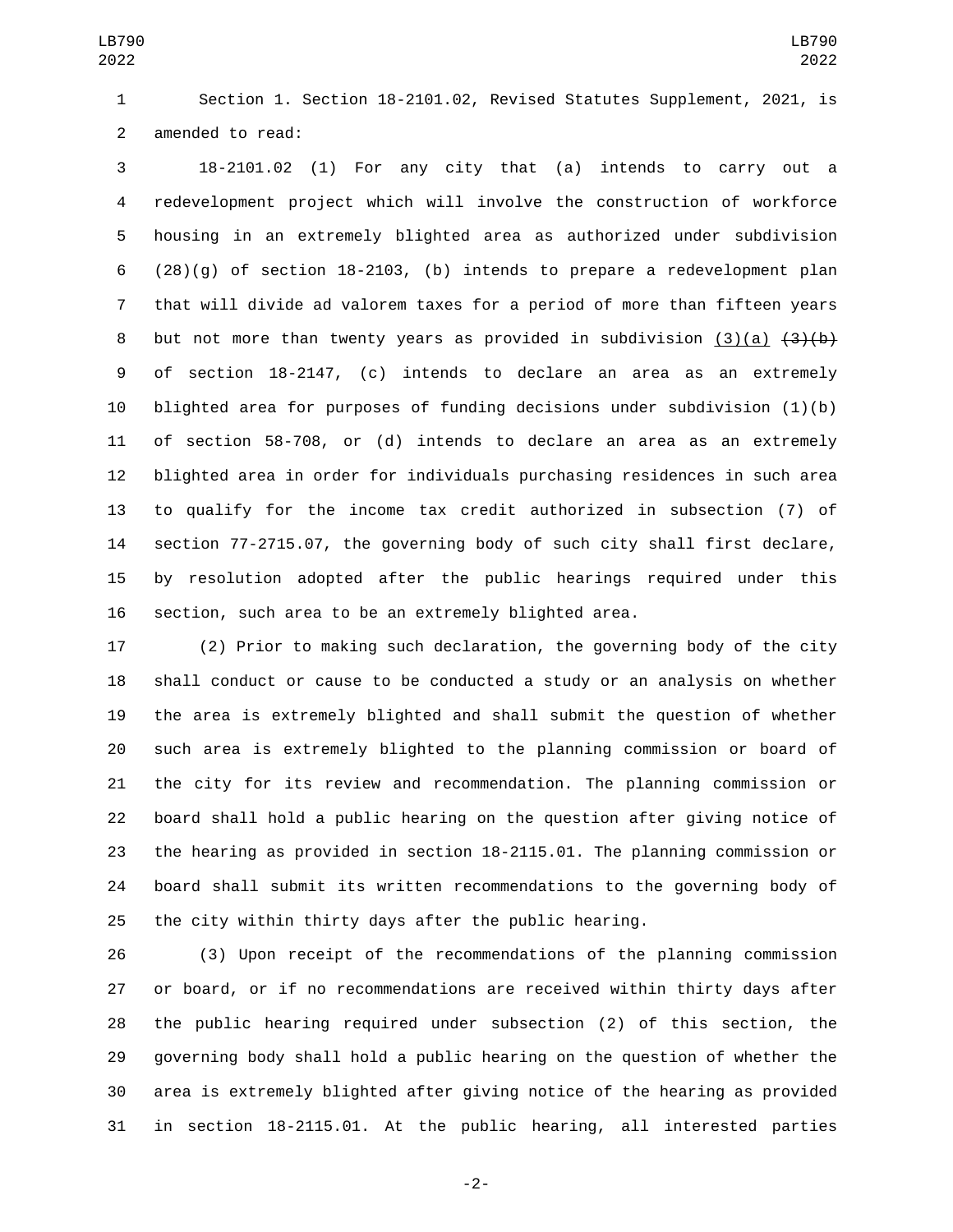shall be afforded a reasonable opportunity to express their views respecting the proposed declaration. After such hearing, the governing body of the city may make its declaration.3

 (4) Copies of each study or analysis conducted pursuant to subsection (2) of this section shall be posted on the city's public website or made available for public inspection at a location designated 7 by the city.

 (5) The study or analysis required under subsection (2) of this section may be conducted in conjunction with the study or analysis required under section 18-2109. The hearings required under this section may be held in conjunction with the hearings required under section 12 18-2109.

 Sec. 2. Section 18-2147, Revised Statutes Supplement, 2021, is 14 amended to read:

 18-2147 (1) Any redevelopment plan as originally approved or as later modified pursuant to section 18-2117 may contain a provision that any ad valorem tax levied upon real property, or any portion thereof, in a redevelopment project for the benefit of any public body shall be divided, for the applicable period described in subsection (3) of this 20 section, as follows:

 (a) That portion of the ad valorem tax which is produced by the levy at the rate fixed each year by or for each such public body upon the redevelopment project valuation shall be paid into the funds of each such public body in the same proportion as are all other taxes collected by or for the body. When there is not a redevelopment project valuation on a parcel or parcels, the county assessor shall determine the redevelopment project valuation based upon the fair market valuation of the parcel or parcels as of January 1 of the year prior to the year that the ad valorem taxes are to be divided. The county assessor shall provide written notice of the redevelopment project valuation to the authority as defined in section 18-2103 and the owner. The authority or owner may protest the

-3-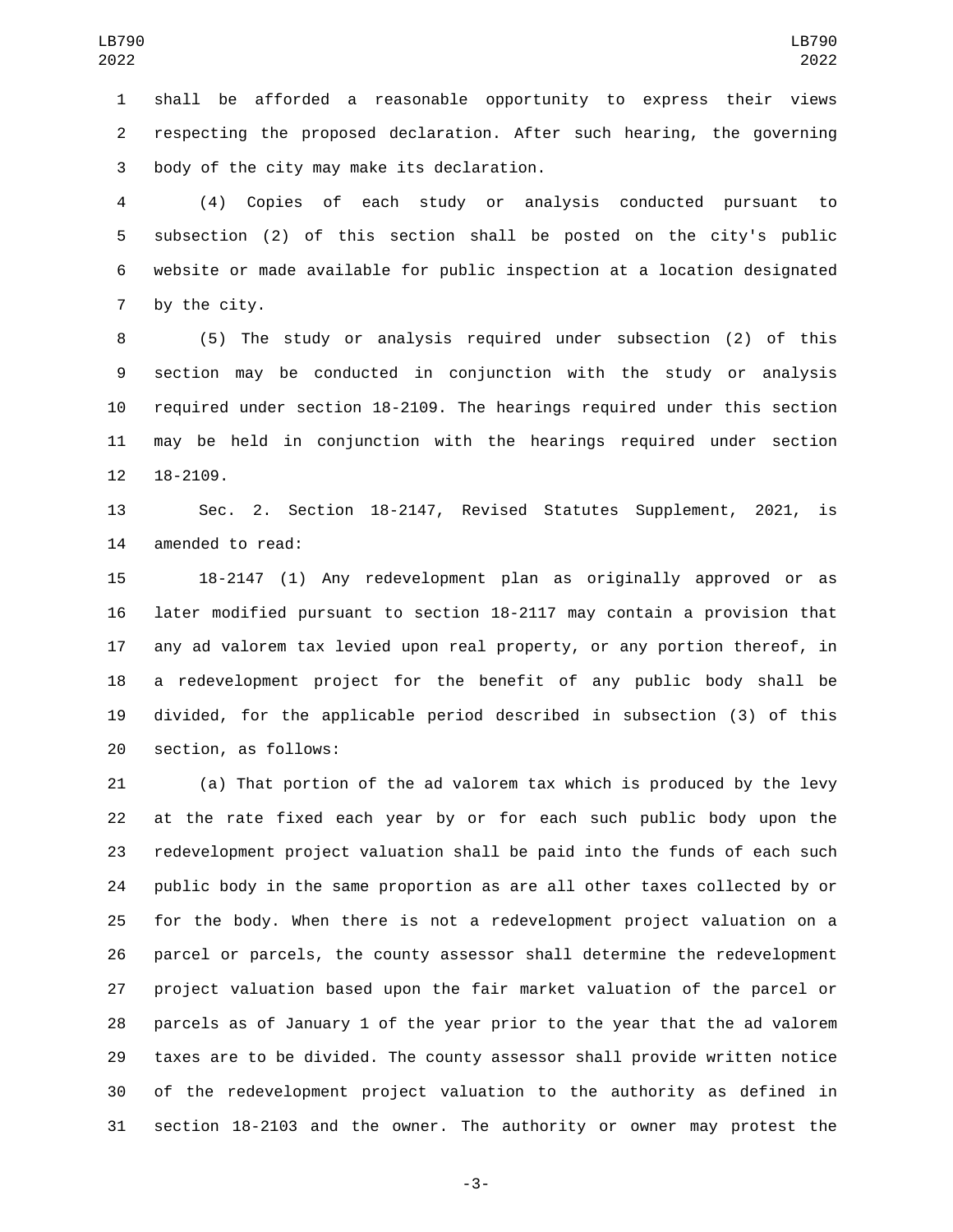valuation to the county board of equalization within thirty days after the date of the valuation notice. All provisions of section 77-1502 except dates for filing of a protest, the period for hearing protests, and the date for mailing notice of the county board of equalization's decision are applicable to any protest filed pursuant to this section. The county board of equalization shall decide any protest filed pursuant to this section within thirty days after the filing of the protest. The county clerk shall mail a copy of the decision made by the county board of equalization on protests pursuant to this section to the authority or owner within seven days after the board's decision. Any decision of the county board of equalization may be appealed to the Tax Equalization and Review Commission, in accordance with section 77-5013, within thirty days 13 after the date of the decision;

 (b) That portion of the ad valorem tax on real property, as provided in the redevelopment contract, bond resolution, or redevelopment plan, as applicable, in the redevelopment project in excess of such amount, if any, shall be allocated to and, when collected, paid into a special fund of the authority to be used solely to pay the principal of, the interest on, and any premiums due in connection with the bonds of, loans, notes, or advances of money to, or indebtedness incurred by, whether funded, refunded, assumed, or otherwise, such authority for financing or refinancing, in whole or in part, the redevelopment project. When such bonds, loans, notes, advances of money, or indebtedness, including interest and premiums due, have been paid, the authority shall so notify the county assessor and county treasurer and all ad valorem taxes upon taxable real property in such a redevelopment project shall be paid into the funds of the respective public bodies. An authority may use a single fund for purposes of this subdivision for all redevelopment projects or may use a separate fund for each redevelopment project; and

 (c) Any interest and penalties due for delinquent taxes shall be paid into the funds of each public body in the same proportion as are all

-4-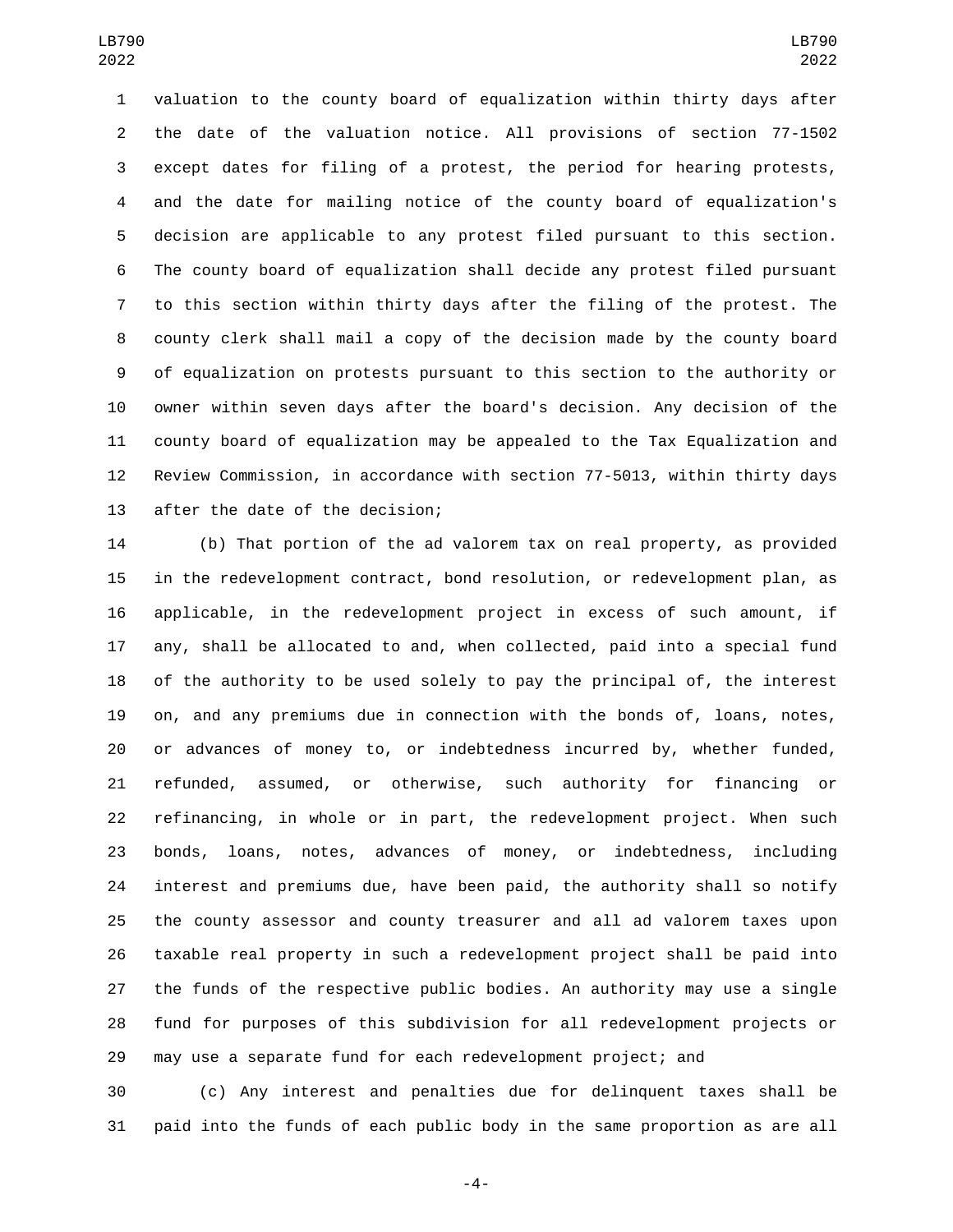other taxes collected by or for the public body.1

 (2) To the extent that a redevelopment plan authorizes the division of ad valorem taxes levied upon only a portion of the real property included in such redevelopment plan, any improvements funded by such division of taxes shall be related to the redevelopment plan that 6 authorized such division of taxes.

 (3)(a) For redevelopment plans that receive an expedited review under section 18-2155, ad valorem taxes shall be divided for a period not to exceed ten years after the effective date as identified in the 10 redevelopment plan.

11 (3)(a) (b) For any redevelopment plan for which more than fifty percent of the property in the redevelopment project area has been declared an extremely blighted area in accordance with section 18-2101.02, ad valorem taxes shall be divided for a period not to exceed twenty years after the effective date as identified in the project redevelopment contract or in the resolution of the authority authorizing the issuance of bonds pursuant to section 18-2124.

18 (b)  $\left\lbrace \epsilon \right\rbrace$  For all other redevelopment plans, ad valorem taxes shall be divided for a period not to exceed fifteen years after the effective date 20 as identified in the project redevelopment contract,  $\theta$  in the resolution of the authority authorizing the issuance of bonds pursuant to section 18-2124, or in the redevelopment plan, whichever is applicable.

 (4) The effective date of a provision dividing ad valorem taxes as provided in subsection (3) of this section shall not occur until such time as the real property in the redevelopment project is within the corporate boundaries of the city. This subsection shall not apply to a redevelopment project involving a formerly used defense site as 28 authorized in section  $18-2123.01$ .

 (5) Beginning August 1, 2006, all notices of the provision for dividing ad valorem taxes shall be sent by the authority to the county assessor on forms prescribed by the Property Tax Administrator. The

-5-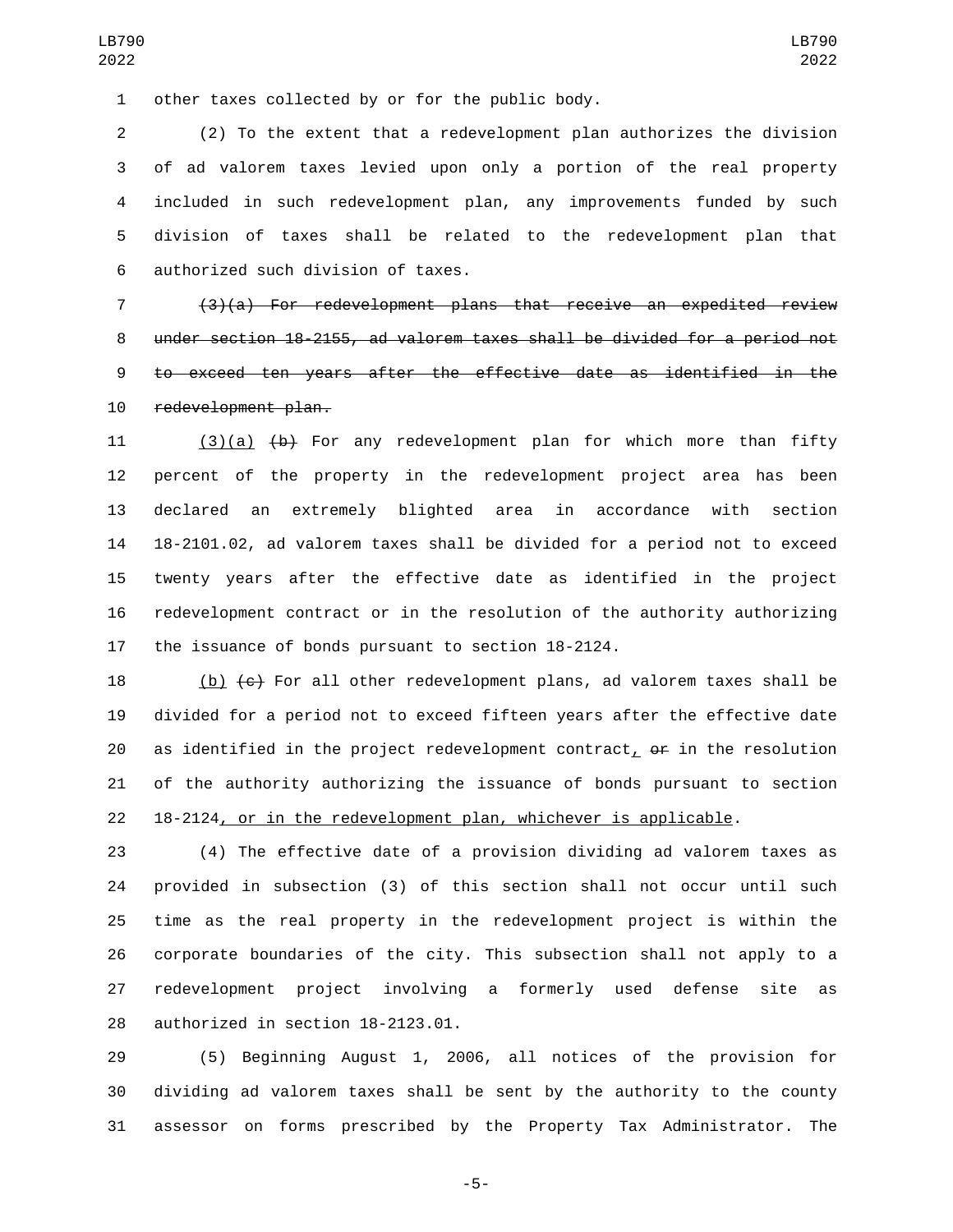notice shall be sent to the county assessor on or before August 1 of the year of the effective date of the provision. Failure to satisfy the notice requirement of this section shall result in the taxes, for all taxable years affected by the failure to give notice of the effective date of the provision, remaining undivided and being paid into the funds for each public body receiving property taxes generated by the property in the redevelopment project. However, the redevelopment project valuation for the remaining division of ad valorem taxes in accordance with subdivisions (1)(a) and (b) of this section shall be the last certified valuation for the taxable year prior to the effective date of 11 the provision to divide the taxes for the remaining portion of the  $t$ en-12 year, twenty-year, or fifteen-year period pursuant to subsection (3) of 13 this section.

 Sec. 3. Section 18-2155, Revised Statutes Cumulative Supplement, 15 2020, is amended to read:

 18-2155 (1) The governing body of a city may elect by resolution to allow expedited reviews of redevelopment plans that meet the requirements of subsection (2) of this section. A redevelopment plan that receives an expedited review pursuant to this section shall be exempt from the requirements of sections 18-2111 to 18-2115 and 18-2116.

 (2) A redevelopment plan is eligible for expedited review under this 22 section if:

(a) The redevelopment plan includes only one redevelopment project;

(b) The redevelopment project involves:24

25 (i) The the repair, rehabilitation, or replacement of an existing 26 structure that is at least sixty years old and is located within a 27 substandard and blighted area; or

 (ii) The redevelopment of a vacant lot that is located within a 29 substandard and blighted area within the corporate limits of the city and 30 has been platted for at least sixty years;

(c) The redevelopment project is located in a county with a

-6-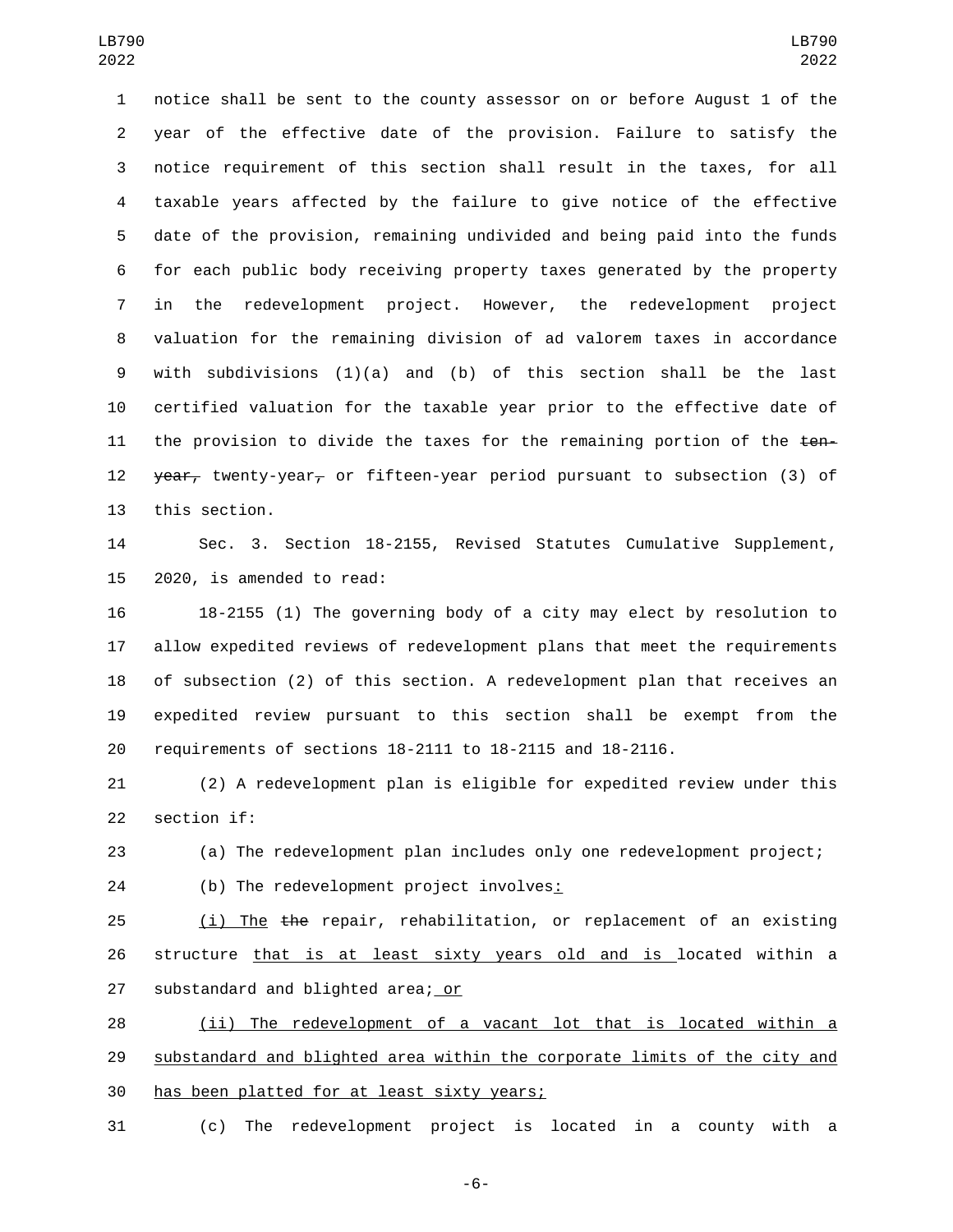population of less than one hundred thousand inhabitants; and

(d) The existing structure is at least sixty years old; and

 (d) (e) The assessed value of the property within the redevelopment project area when the project is complete is estimated to be no more 5 than:

 (i) Three Two hundred fifty thousand dollars for a redevelopment project involving a single-family residential structure;

 (ii) Five One million dollars for a redevelopment project involving a multi-family residential structure or commercial structure; or

 (iii) Fifteen Ten million dollars for a redevelopment project involving the revitalization of a structure included in the National 12 Register of Historic Places.

(3) The expedited review shall consist of the following steps:

 (a) A redeveloper shall prepare the redevelopment plan using a standard form developed by the Department of Economic Development. The form shall include (i) the existing uses and condition of the property within the redevelopment project area, (ii) the proposed uses of the property within the redevelopment project area, (iii) the current age of the existing structure or the number of years that the vacant lot has been platted, whichever is applicable, (iv) the current assessed value of the property within the redevelopment project area, (v) the increase in the assessed value of the property within the redevelopment project area that is estimated to occur as a result of the redevelopment project, and (vi) an indication of whether the redevelopment project will be financed in whole or in part through the division of taxes as provided in section 18-2147;26

 (b) The redeveloper shall submit the redevelopment plan directly to the governing body along with any building permit or other permits necessary to complete the redevelopment project and an application fee in an amount set by the governing body, not to exceed fifty dollars. Such application fee shall be separate from any fees for building permits or

-7-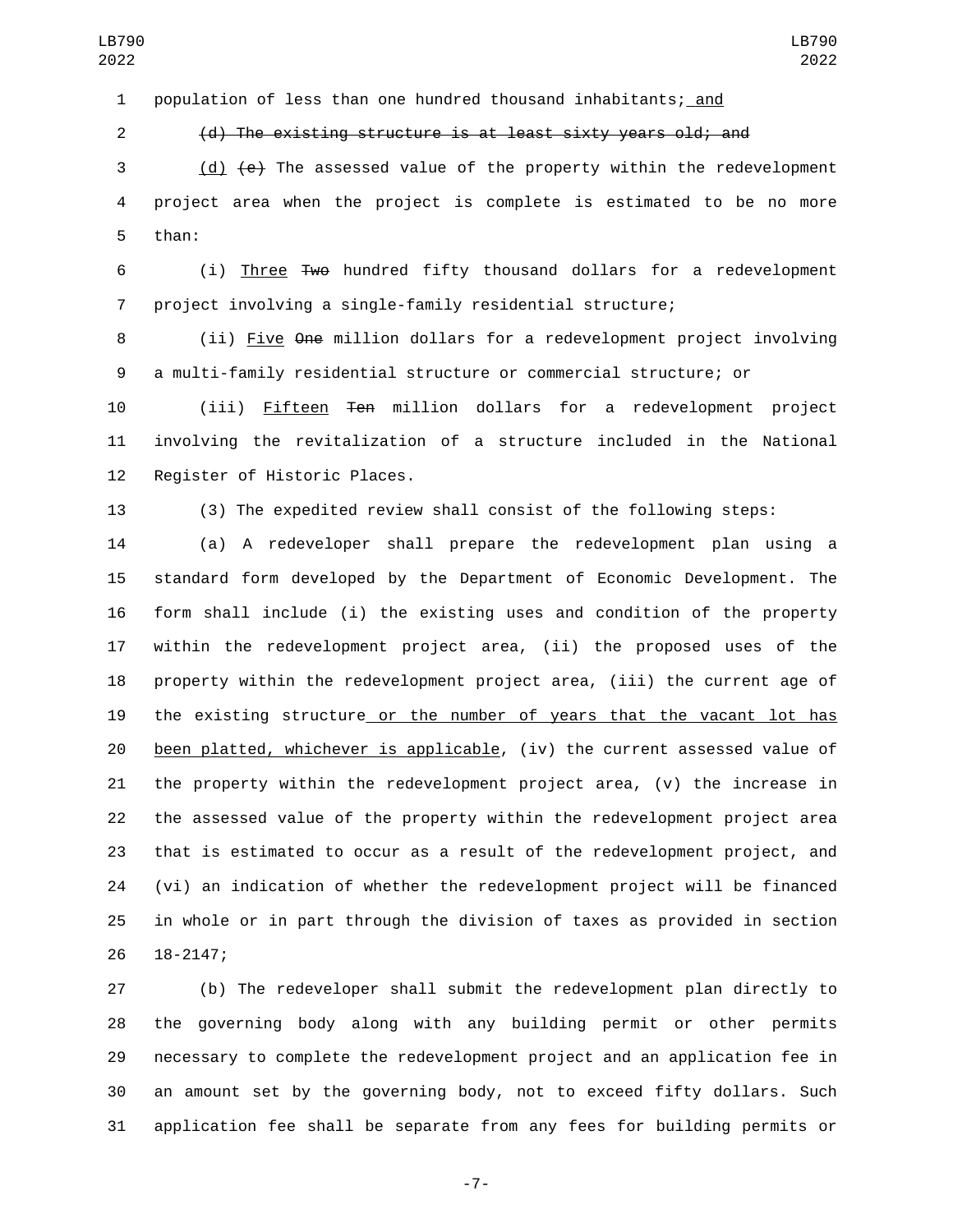1 other permits needed for the project; and

 (c) If the governing body has elected to allow expedited reviews of redevelopment plans under subsection (1) of this section and the submitted redevelopment plan meets the requirements of subsection (2) of this section, the governing body shall approve the redevelopment plan 6 within thirty days after submission of the plan.

 (4) Each city may select the appropriate employee or department to conduct expedited reviews pursuant to this section.

 (5) For any approved redevelopment project that is financed in whole or in part through the division of taxes as provided in section 18-2147:

 (a) The authority shall incur indebtedness in the form of a 12 promissory note issued to the owner of record of the property within the redevelopment project area on which the structure identified in the 14 redevelopment plan is located. The total amount of indebtedness shall not 15 exceed the amount estimated to be generated over a fifteen-year ten-year period from the portion of taxes mentioned in subdivision (1)(b) of section 18-2147. The terms of such promissory note shall clearly state that such indebtedness does not create a general obligation on behalf of the authority or the city in the event that the amount generated over a fifteen-year ten-year period from the portion of taxes mentioned in subdivision (1)(b) of section 18-2147 does not equal the costs of the 22 agreed-upon work to repair, rehabilitate, or replace the structure or to 23 redevelop the vacant lot as provided in the redevelopment plan;

 (b) Upon completion of the agreed-upon work to repair, rehabilitate, 25 or replace the structure or to redevelop the vacant lot as provided in the redevelopment plan, the redeveloper shall notify the county assessor 27 of such completion; and

(c) The county assessor shall then determine:

 (i) Whether the redevelopment project is complete. Redevelopment projects must be completed within two years after the redevelopment plan 31 is approved under this section; and

-8-